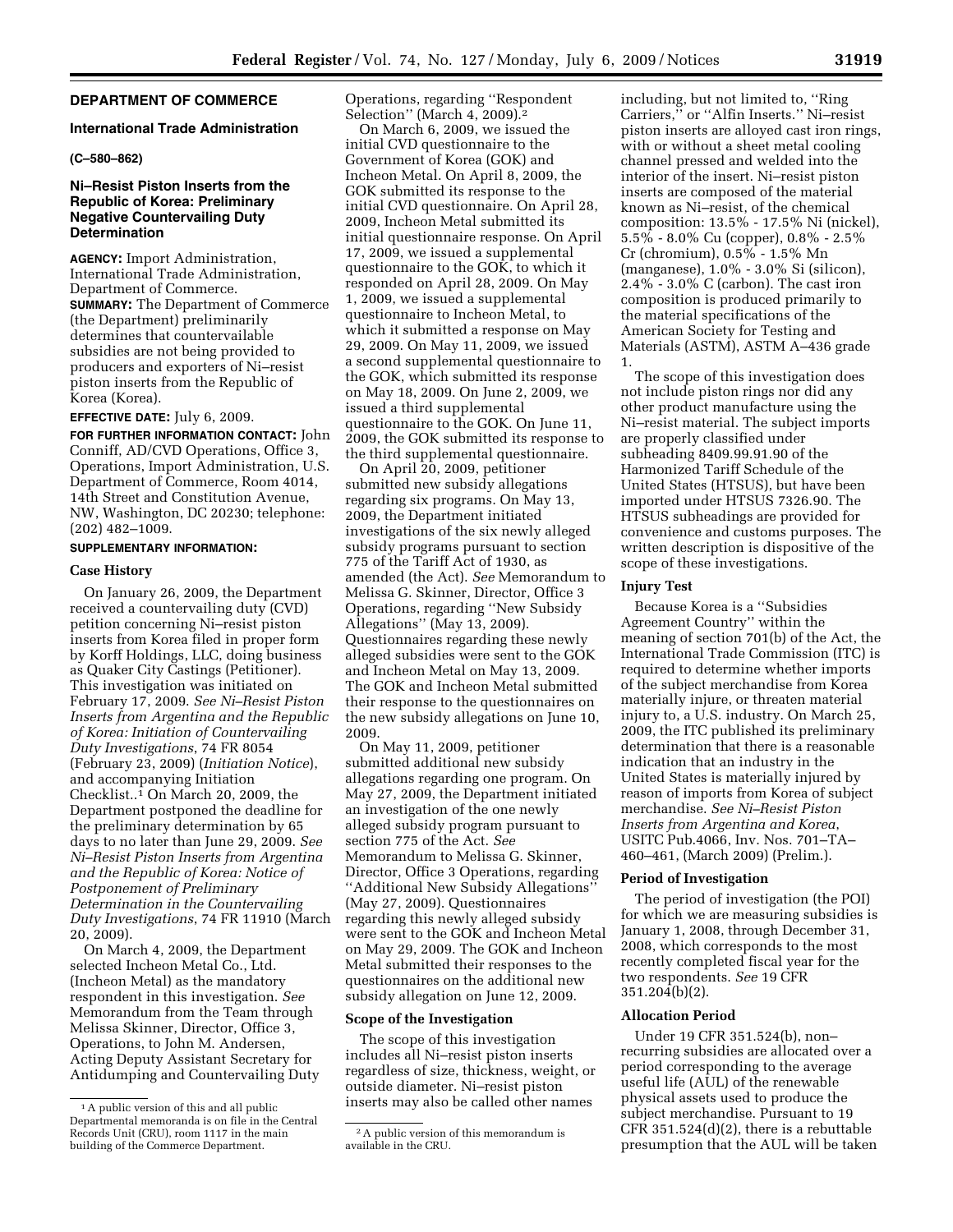from the U.S. Internal Revenue Service's 1977 Class Life Asset Depreciation Range System (IRS Tables), as updated by the Department of Treasury. For the subject merchandise, the IRS Tables prescribe an AUL of 13 years. No interested party has claimed that the AUL of 13 years is unreasonable.

### **ANALYSIS OF PROGRAMS**

# **Program Preliminarily Determined To Be Countervailable**

# *A. Tax Benefits under the Namdong National Industrial Complex Program*

During the POI Incheon Metal received tax benefits under the Namdong National Industrial Complex pursuant to the Framework Act on small and medium–sized enterprises (SMEs) from the GOK. Any SME involved in manufacturing, transportation, or information technology can locate inside the Namdong National Industrial Complex and receive assistance from the government. Under the program, firms inside the complex are eligible to receive exemptions from acquisition and registration taxes that are normally due on real estate transactions. Incheon Metal reported receiving such tax exemptions during the POI in connection with real estate transactions during the POI.

We preliminarily determine that the Incheon Metal received a financial contribution in the form of revenue forgone from the GOK within the meaning of section 771(5)(D)(ii) of the Act and that the exemptions are specific within the meaning of section 771(5A)(D)(iv) of the Act, because they limited to enterprises located inside the Namdong National Industrial Complex. Incheon Metal is located within this complex.

Pursuant to section 771(5)(E) of the Act, we find the tax exemption confers a benefit in the amount equal to the exemption during the POI. We divided the benefit under this program by Incheon Metal's total sales. The resulting net subsidy rate is less than 0.005 percent *ad valorem*. Therefore, in accordance with the Department's practice, we will find that the countervailable benefit is not measurable. *See, e.g., Certain Hot– Rolled Carbon Steel Flat Products from India: Final Results and Partial Rescission of Countervailing Duty Administrative Review*, 74 FR 20923 (May 6, 2009) (*HRC from India*), and accompanying Issues and Decision Memorandum (HRC from India Decision Memorandum) at ''Exemption from the CST.''

# **II. Programs Preliminarily Determined To Be Not Countervailable**

# *A. Technical Development for Innovation Production Environment (TDIPE)*

Incheon Metal's annual report indicates that it received grants from the GOK during the POI. *See* Incheon Metal's April 24, 2009 response at Exhibit 5. Supplemental questionnaire responses from Incheon Metal and the GOK indicate that Incheon Metal received two grants from the GOK's Small and Medium Business Administration under the TDIPE. *See*  Incheon Metal's May 29, 2009 response at 2–3. In the narrative of its supplemental questionnaire response, Incheon Metal indicated that SME's that purchase equipment classified under Harmonized Tariff System (HTS) Chapters 10 through 33 are eligible to receive grants under the TDIPE. The GOK's description of the program and the portions of the TDIPE regulations and sample application forms submitted by the GOK do not make any reference to the grants being limited to purchases of equipment under HTS chapters 10 through 33. *See* GOK's June 12, 2009 response at Exhibits S–29 and S–30. In response to our request, the GOK also submitted information concerning the enterprises and industries that received grants under the TDIPE program during the period 2005 through 2008. *See*  GOK's June 12, 2009 response at 19.

Based on our analysis of the information submitted by the GOK regarding the TDIPE program, including a copy of the relevant legislation, we preliminarily determine that the grants under the program are not *de jure*  specific within the meaning of sections  $771(5A)(A)$ , (B), (C) and (D)(i) and (ii) of the Act. *See also* 19 CFR 351.502(e) and see also the GOK's June 12, 2009, response at Exhibits S–29 and S–30.

Where the Department finds no *de jure* specificity, section 771(5A)(D)(iii) of the Act also directs the Department to examine whether the benefits provided under the program are *de facto*  specific, that is, whether the benefits are specific as a matter of fact. Subparagraphs under section 771(5A)(D)(iii) of the Act stipulate that a program is *de facto* specific if one or more of the following factors exist:

- (I) The actual recipients of the subsidy, whether considered on an enterprise or industry basis, are limited in number.
- (II) An enterprise or industry is a predominant user of the subsidy.
- (III) An enterprise or industry receives a disproportionately large amount of the subsidy.

(IV) The manner in which the authority providing the subsidy has exercised discretion in the decision to grant the subsidy indicates that an enterprise or industry is favored over others.

In response to the Department's request for information regarding these factors, the GOK provided the Department with a breakdown of the issuance of grants (both in terms of amounts and number of recipients), by industry, for the years 2005 through 2008. *See* GOK's June 12, 2009, questionnaire response at 19 and the Department's June 25, 2009, Memorandum to the File (Preliminary *De Facto* Specificity Analysis Memorandum), of which a public version is available in the Central Records Unit in Room 1117. In conducting our *de facto* specificity analysis, we examined the grant amounts issued by the GOK as well as the number of recipients, by industry, during the POI and each of the preceding three years. Specifically, we compared the amount of grants under the TDIPE program that were issued to the metals industry to the amount of grants that were issued to other industries under this program. We conducted the same analysis with regard to the number of recipients. *See*  Preliminary *De Facto* Specificity Analysis Memorandum.

Based on our analysis of the data for the TDIPE program, we preliminarily determine that the benefits received by Incheon Metal or the metals industry under this program were not *de facto*  specific within the meaning of sections 771(5A)(D)(iii)(I) through (III) of the Act, *i.e.*, we find no limitation as to the number of recipients, predominant use or disproportionate share, of the subsidy. Lastly, we preliminarily determine that there is no evidence on the record of the investigation indicating that the GOK exercised discretion in the decision to issue TDIPE grants which indicates that the metals industry was favored over other industries within the meaning of section  $771(5A)(D)(iii)(IV)$  of the Act.

Consequently, the Department preliminarily determines that the grants received by Incheon Metal under this program are neither *de jure* nor *de facto*  specific and, therefore, not countervailable. We will continue to examine this program in this proceeding.

*B. Reserve for Research and Manpower Development Fund Under RSTA Article 9 (Formerly Article 8 of TERCL)* 

This program allows a company operating in manufacturing or mining,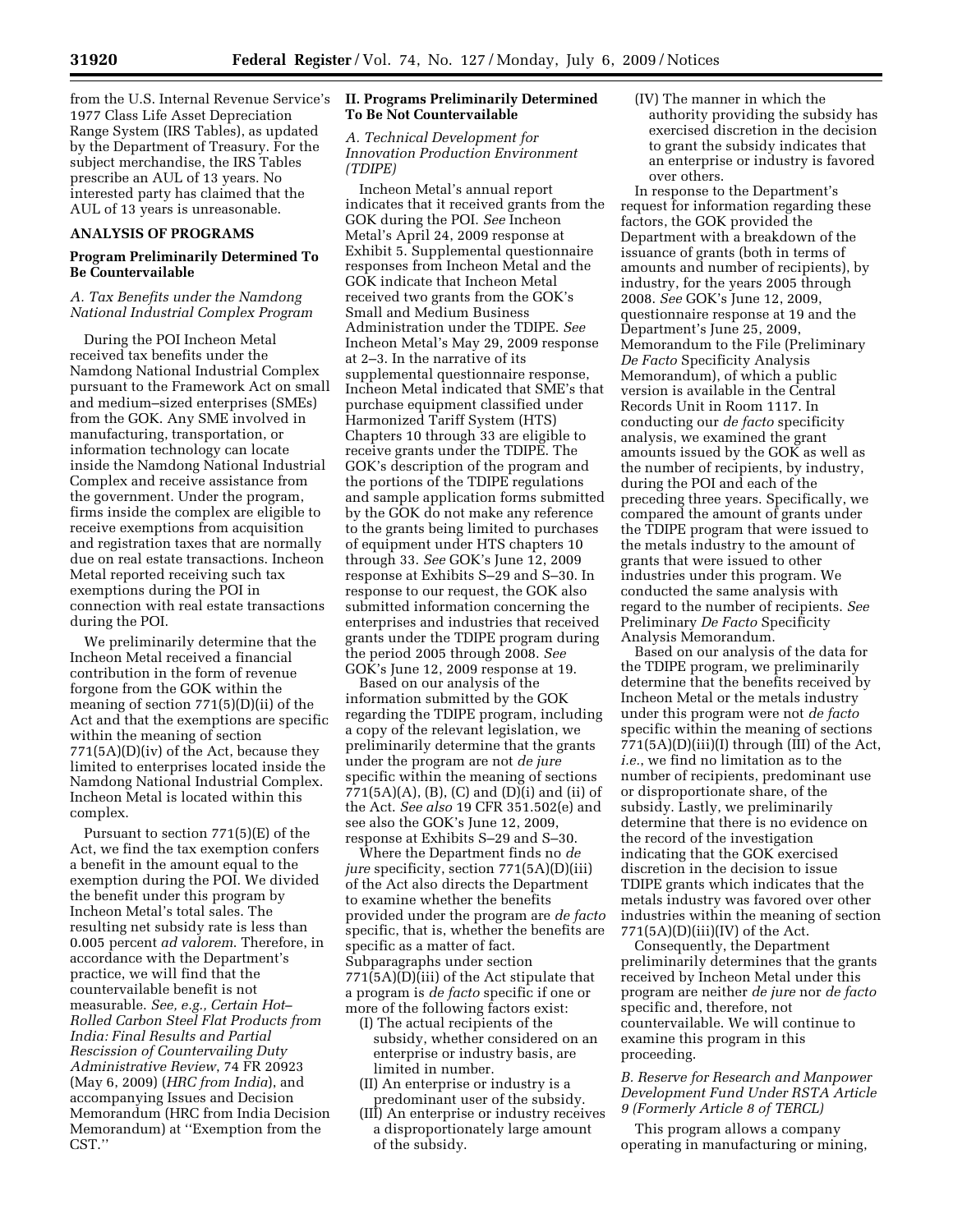or in a business prescribed by the Presidential Decree, to appropriate reserve funds to cover expenses related to the development or innovation of technology. These reserve funds are included in the company's losses and reduce the amount of taxes paid by the company. Under this program, capital goods companies and capital intensive companies can establish a reserve of five percent of total revenue, while companies in all other industries are only allowed to establish a three– percent reserve.

The Department has previously determined that firms that are entitled to establish a reserve up to the three percent level do not receive a countervailable subsidy. *See e.g., Preliminary Results of Countervailing Duty Administrative Review: Corrosion Resistant Carbon Steel Flat Products from the Republic of Korea*, 71 FR 53413, 53419 (September 11, 2006) (unchanged in final results). Incheon Metal indicated in its questionnaire response that it established its reserve up to the three percent level. Consequently, we preliminarily determine that Incheon Metal's use of the program is not countervailable.

## *C. Programs Preliminarily Determined To Have Been Terminated*

# 1. *Energy Rate Reductions Under the Request Load Adjustment Program*

Petitioner contends that the GOK provides reduced energy rates to companies that reduce their demand by twenty percent. Businesses are eligible

for a discount of 440 won per kW under the Requested Load Adjustment program. The GOK reported in its response that the program had been terminated as of January 1, 2005, by the Korean Electric Power Corporation and did not provide any residual benefits. *See* GOK's April 8, 2009, response at 5. Information submitted by the GOK, including translated copies of the relevant regulation, shows that the regulation covering the program has been abolished. *See* GOK's April 28, 2009, supplemental response at 3 and Exhibits S–1 and S–2. The GOK also stated that it has not implemented a successor program. Therefore, subject to verification, we preliminarily determine that this program has been terminated.

#### 2. *Reserve for Investment Funds*

Petitioner alleged that this program allowed Korean firms engaged in manufacturing and mining outside of Seoul to establish a tax reserve. Petitioner further contended that the tax reserve allows eligible firms to reduce their taxable income in a given year and that the program is limited to a geographic area outside of Seoul. The GOK reported that the program was terminated on August 31, 1999, and that the relevant portion of the Restriction of Special Taxation Act was deleted. The GOK provided documentation demonstrating its assertion. *See* GOK's April 8, 2009, response at 7 and Exhibit 7. Therefore, subject to verification, we preliminarily determine that this program has been terminated.

*D. Programs Preliminarily Determined To Be Not Used* 

1. Short–Term Export Financing 2. Loans under the Industrial Base Fund 3. Export Loans by Commercial Banks Under KEXIM's Trade Bill Rediscounting Program 4. Subsidized Loans and Guarantees through the Korea Development Bank 5. Export Insurance and Guarantees through the Korea Export Insurance Corporation 6. SME Financing through the Industrial Bank of Korea

7. Export and Import Credit Financing and Guarantees from the Korean Export–Import Bank 8. Export and Import Credit Financing and Guarantees from the Korean

Export–Import Bank

9. Financial Aid, Training Assistance and Export Services through the Small and Medium Business Administration 10. Free Economic Zone of Incheon

## **Verification**

In accordance with section 782(i)(1) of the Act, we intend to verify the information submitted by Incheon Metal and the GOK prior to making our final determination.

#### **Suspension of Liquidation**

In accordance with section  $703(d)(1)(A)(i)$  of the Act, we have calculated an individual rate for each producer/exporter of the subject merchandise. We preliminarily determine the total estimated net countervailable subsidy rates to be:

| Producer/Exporter                     | Subsidy Rate                                                   |
|---------------------------------------|----------------------------------------------------------------|
| Incheon Metal Co., Ltd.<br>All Others | de minimis percent ad valorem<br>de minimis percent ad valorem |

Therefore, we preliminarily determine that no countervailable subsidies are being provided to the production or exportation of Ni–resist pistons in Korea. Further, we will direct U.S. Customs and Border Patrol (CBP) not to require suspension of liquidation of all entries of Ni–resist pistons from Korea.

# **ITC Notification**

In accordance with section 703(f) of the Act, we will notify the ITC of our determination. In addition, we are making available to the ITC all non– privileged and non–proprietary information relating to this investigation. We will allow the ITC access to all privileged and business proprietary information in our files, provided the ITC confirms that it will not disclose such information, either

publicly or under an administrative protective order, without the written consent of the Assistant Secretary for Import Administration.

In accordance with section 705(b) (2) of the Act, if our final determination is affirmative, the ITC will make its final determination within 45 days after the Department makes its final determination.

### **Disclosure and Public Comment**

In accordance with 19 CFR 351.224(b), the Department will disclose to the parties the calculations for this preliminary determination within five days of its announcement. Case briefs for this investigation must be submitted no later than one week after the issuance of the last verification report. *See* 19 CFR 351.309(c) (for a further

discussion of case briefs). Rebuttal briefs, which must be limited to issues raised in the case briefs, must be filed within five days after the deadline for submission of case briefs. *See* 19 CFR 351.309(d). A list of authorities relied upon, a table of contents, and an executive summary of issues should accompany any briefs submitted to the Department. Executive summaries should be limited to five pages total, including footnotes.

In accordance with 19 CFR 351.310(c), we will hold a public hearing, if requested, to afford interested parties an opportunity to comment on this preliminary determination. Individuals who wish to request a hearing must submit a written request within 30 days of the publication of this notice in the **Federal Register** to the